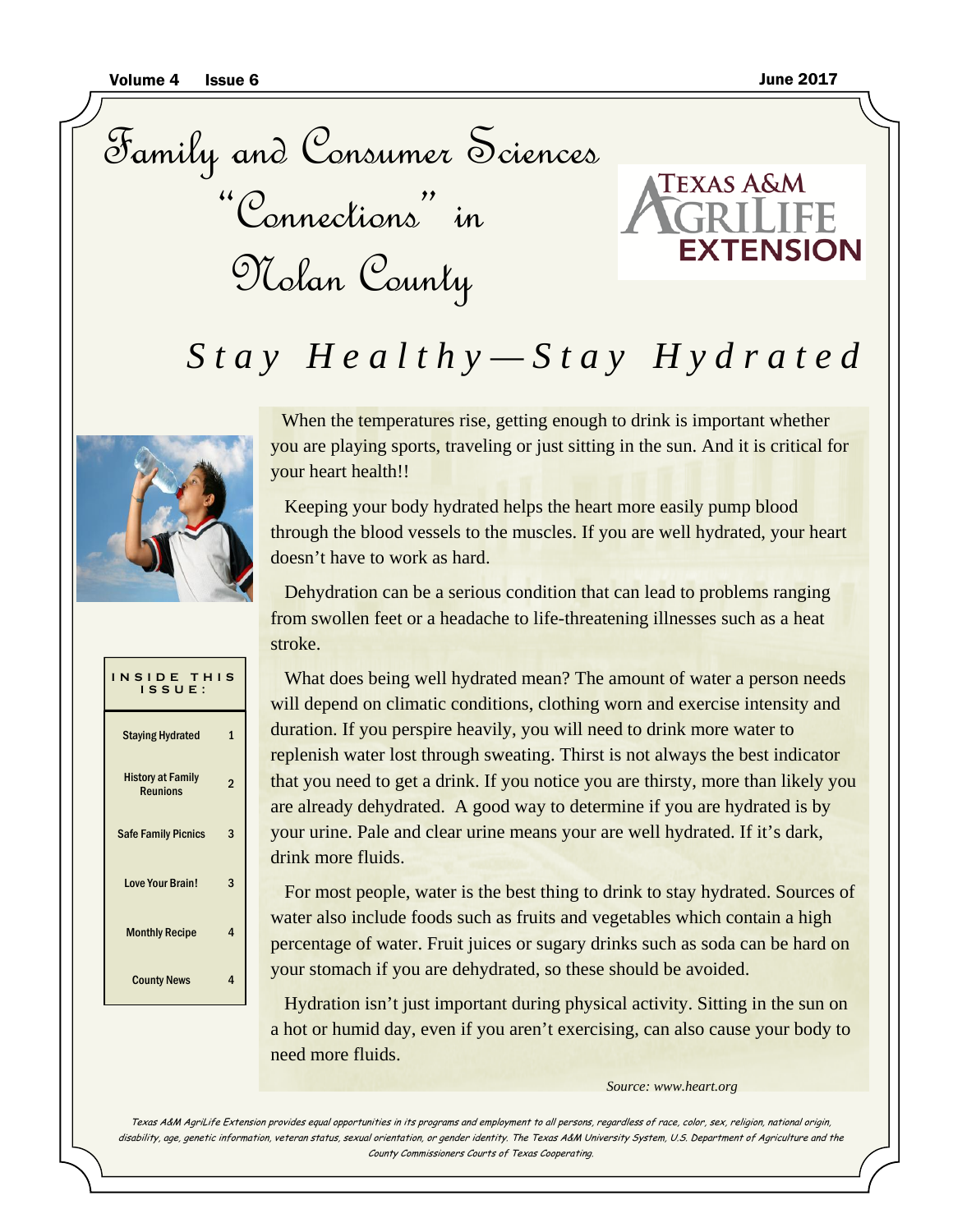# **Creating Family History at F a m i l y R e u n i o n s**

School is out—summer is around the corner! Many families are planning reunions with family

members and making plans to get together! Families always need opportunities for new ideas to create lasting memories with their loved ones. Listed below are nine fun family history activities to try at your next family reunion to get people talking, sharing and having fun.



- IT WON'T BE THE SAME WITHOUT U
- 1) Memory T-Shirts: If you have more than one branch of an extended family attending your reunion, consider identifying each branch with a different colored shirt.
- 2) Photo Swap: Invite attendees to bring their old, historic family photos to the reunion, including pictures of people (great-grandpa), places (churches, cemeteries, the old homestead) and even previous reunions.
- 3) Family Tree Wall Chart: Create a large family tree chart to display on a wall, including as many generations of the family as possible. Family members can use it to fill in the blanks and correct any inaccurate information.
- 4) Story Time: A rare opportunity to hear interesting and funny stories about your family, a storytelling hour can really encourage family memories.
- 5) Oral History Odyssey: Locate someone with a video camera who is willing to interview different members about the family.
- 6) Family History Skits and Re-enactments: Using stories from your own family history, have groups of attendees develop skits or plays that will retell the tales at your family reunion.
- *7)* Family Scavenger Hunt: What was great-grandfather Powell's first name? Which Aunt had twins? Where and when were Grandma and Grandpa Bishop married? Is there someone born in the same state as you? Set a deadline and then gather the family together to judge the results.
- *8)* Heritage Cookbook: Invite attendees to submit their favorite family recipes—it can be from their own family or one passed down from a distant ancestor.
- *9)* Memorabilia Table: Set up a table for attendees to bring and display their treasured family memorabilia. These items could include historic photos, military medals, old jewelry, family bibles, etc. You want to make sure that all items are carefully labeled and the table is always hosted.

*Source: https//:www.thoughtco.com/fun-family-history-activities-reuinions-1421885* 

**Page 2**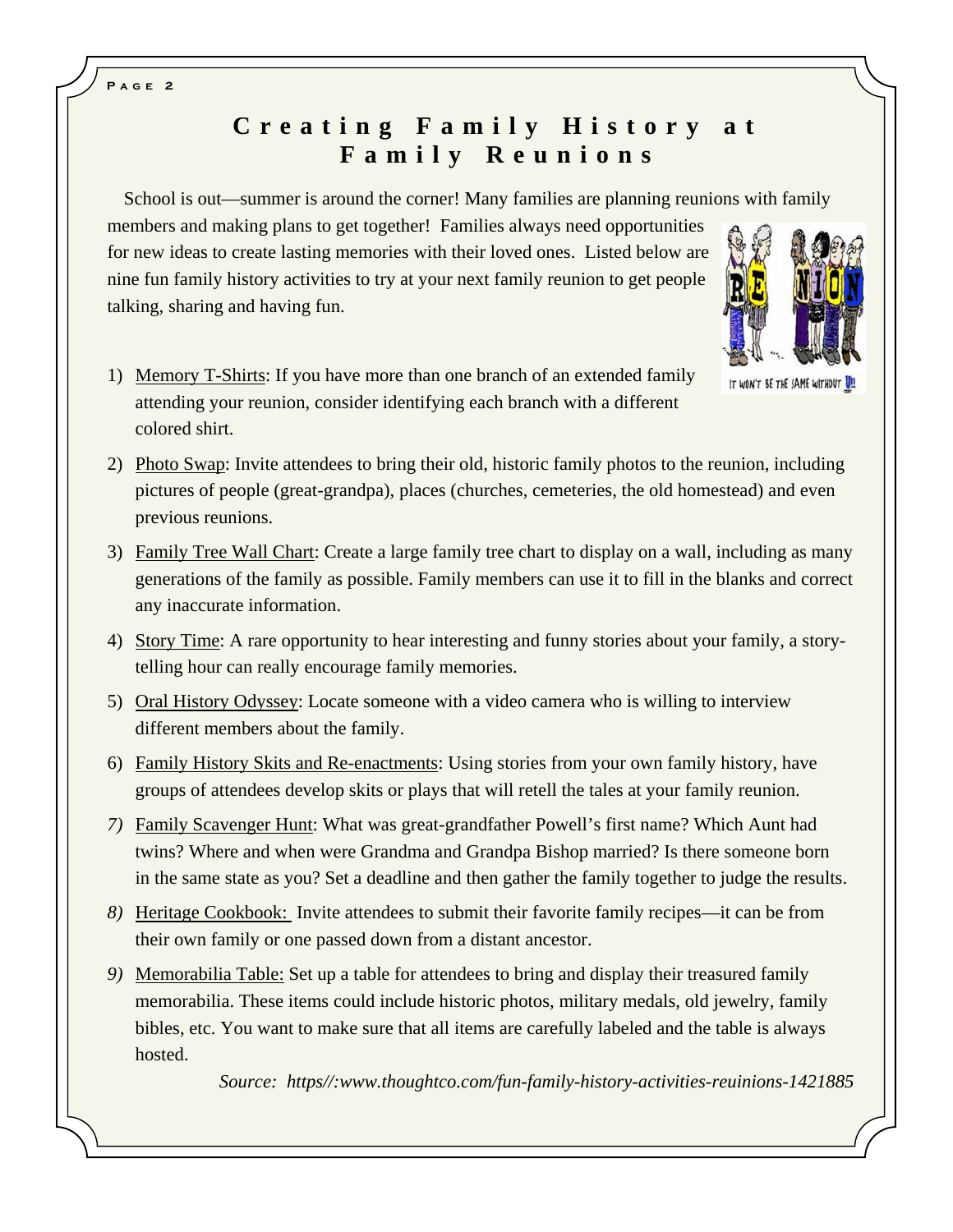## **Keep the Family Picnics Safe at the Plate**



 Warm weather is here and there's no better place to be than outside! Have you thought of having a picnic with your family? Whether indoors or out, a picnic can be a great way to spend time with your kids and spouse.

 You want to make sure and keep family picnics safe at the plate. Ways to accomplish this would be:

- 1) Bring water and soap to wash hands, surfaces and cutting boards.
- 2) Bring a food thermometer. Use it if grilling to make sure your meat is the correct temperature (internal temperature for burgers 160 degrees and chicken—165 degrees).
- 3) Store chilled foods in a cooler with ice or ice packs.
- 4) Store uncooked meat, poultry, or fish for grilling in a wellsealed container. Pack in the bottom of the cooler so juices will not leak onto other foods.
- 5) Keep coolers in the car as you

drive, not a hot trunk. At the picnic, keep them in the shade under a tree or bench.

- 6) Return chilled foods to the cooler right after serving.
- 7) Discard leftover meat, chicken, fish, eggs and foods made with them if left out for one hour in temperatures over 90 degrees.

 *Source: www.foodsafety.gov* 



### **Four Ways to Love Your Brain During National Alzheimer's Month**

 Alzheimer's robs people of their ability to remember. Here are just a few ways to help your brain stay healthy against Alzheimers:

1) **Break a sweat**: engaging in regular cardiovascular activity elevates your heart rate

and increases blood flow to the brain.

2) **Hit the books**: formal education at anytime in life will help reduce cognitive decline.

3) **Fuel Up Right**: eat a healthy and balanced diet, lower in fat and higher in vegetables and fruits. These foods may reduce the risk of cognitive delay.

4) **Heads Up!:** Brain injury can raise your risk of cognitive decline and dementia. Wear your seat belt, use a

helmet while riding a bike or playing contact sports and take steps to prevent falling.

 You and your family can start now—it is never to late to gain healthy habits.

*Source: alz.org* 

**Page 3**